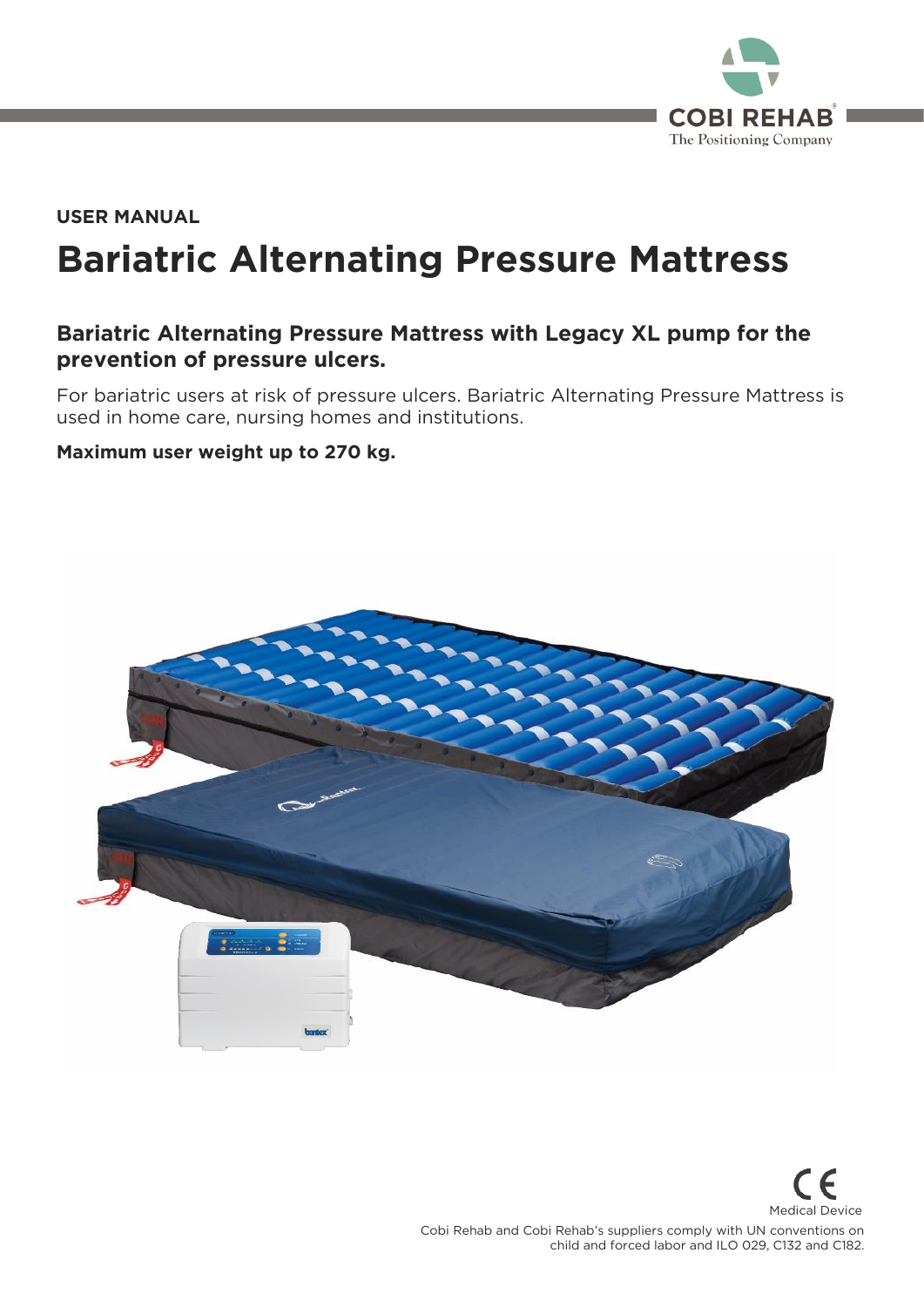# **Table of content**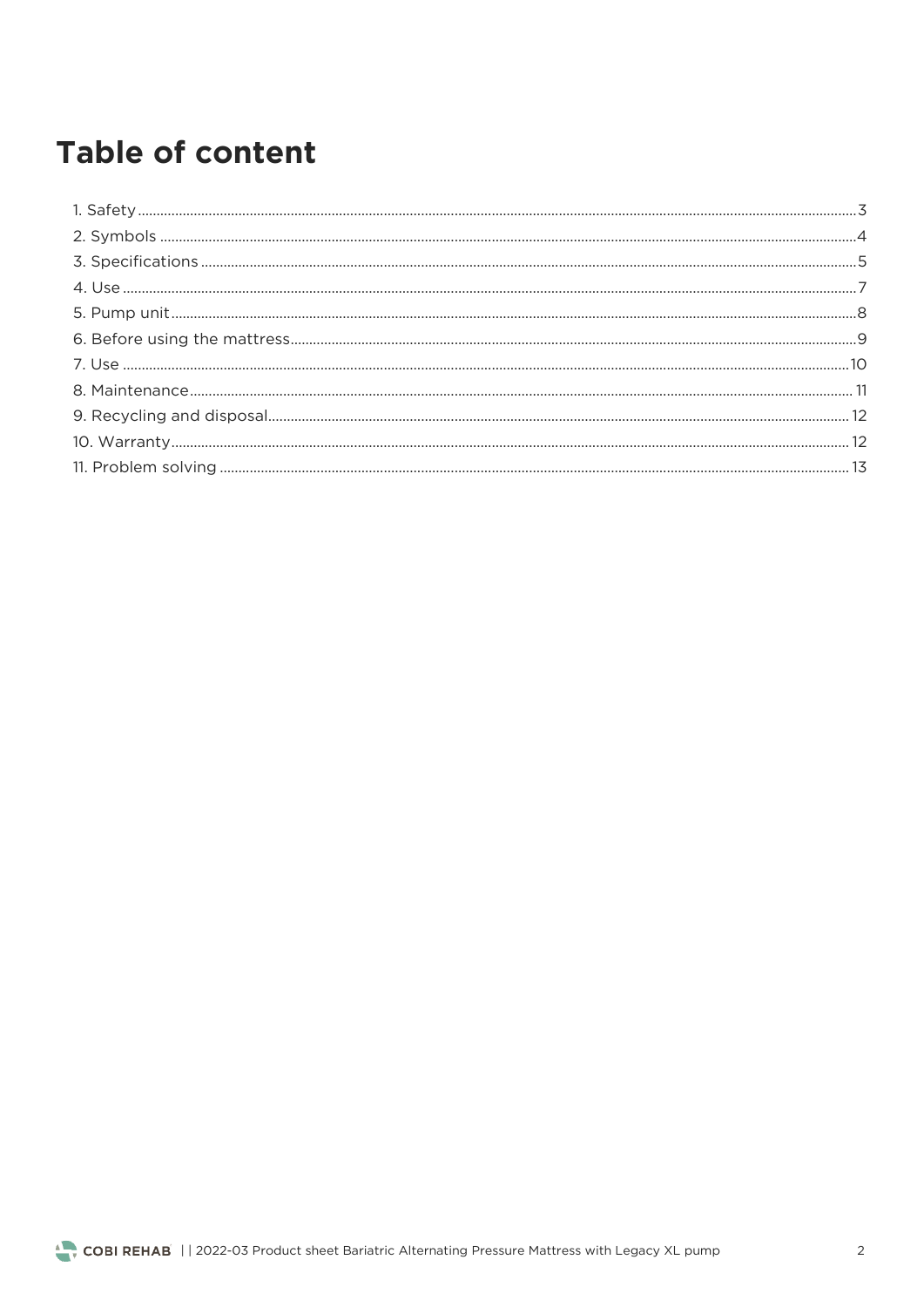

Do not use Bariatric Alternating Pressure Mattress without thorough instructions from trained staff or from persons who have received instruction in the use of the mattress.

Improper operation may injure the user. Using Bariatric Alternating<br>Pressure Mattress for persons weighing more than the maximum user weight of 270 kg increases the risk of damaging the mattress. weight of 270 kg increases the risk of damaging the mattress.

Read this user manual carefully before using the Bariatric Alternating<br>Pressure Mattress. Pay particular attention to Safety Instructions marked with  $\Lambda$ .

Cobi Rehab assumes no responsibility for any damage to the product nor for personal injury caused by incorrect installation, incorrect mounting, or incorrect use of the Bariatric Alternating Pressure Mattress.

Immediately contact Cobi Rehab if parts are damaged or missing. responsible for errors or accidents occurring after repairs are made without written permission of Cobi Rehab. with written permission of Cobi Rehab.



## **SAFETY INSTRUCTIONS**

Do not place anything on top of the pump. Make sure the cord is under the bed frame and that it does not get in the way of the wheels or the bed frame and that it does not get in the way of the wheels of anything else that could damage the cord.

Only cover the alternating pressure mattress with one layer. It allows water vapor to penetrate the cover. Use only breathable incontinence covers on the mattress. covers on the mattress.

The pump does not withstand immersion in water. This also applies to the alternating pressure mattress. the alternating pressure mattress.

The mattress and pump should be thoroughly disinfected if the parts are to be used by another user. This is done to avoid crosscontamination. contamination.

Do not place heavy objects or other types of mattresses on top of the alternating pressure mattress. Also, do not load the alternating pressure mattress with unnecessary weight on smaller areas. mattress with unnecessary weight on smaller areas.

Do not allow animals and children to play / jump on the mattress.

The Bariatric Alternating Pressure Mattress must match the correct height of the bed rail. The bed rail must be higher than the alternating pressure mattress, otherwise the user may fall off the bed. pressure mattress, otherwise the user may fall off the bed.

External sources of heat and cold (e.g., sunlight or other environmental factors) may affect the surface temperature of the mattress/pump. factors) may affect the surface temperature of the mattress/pump.

Contact Cobi Rehab for all types of service and repairs.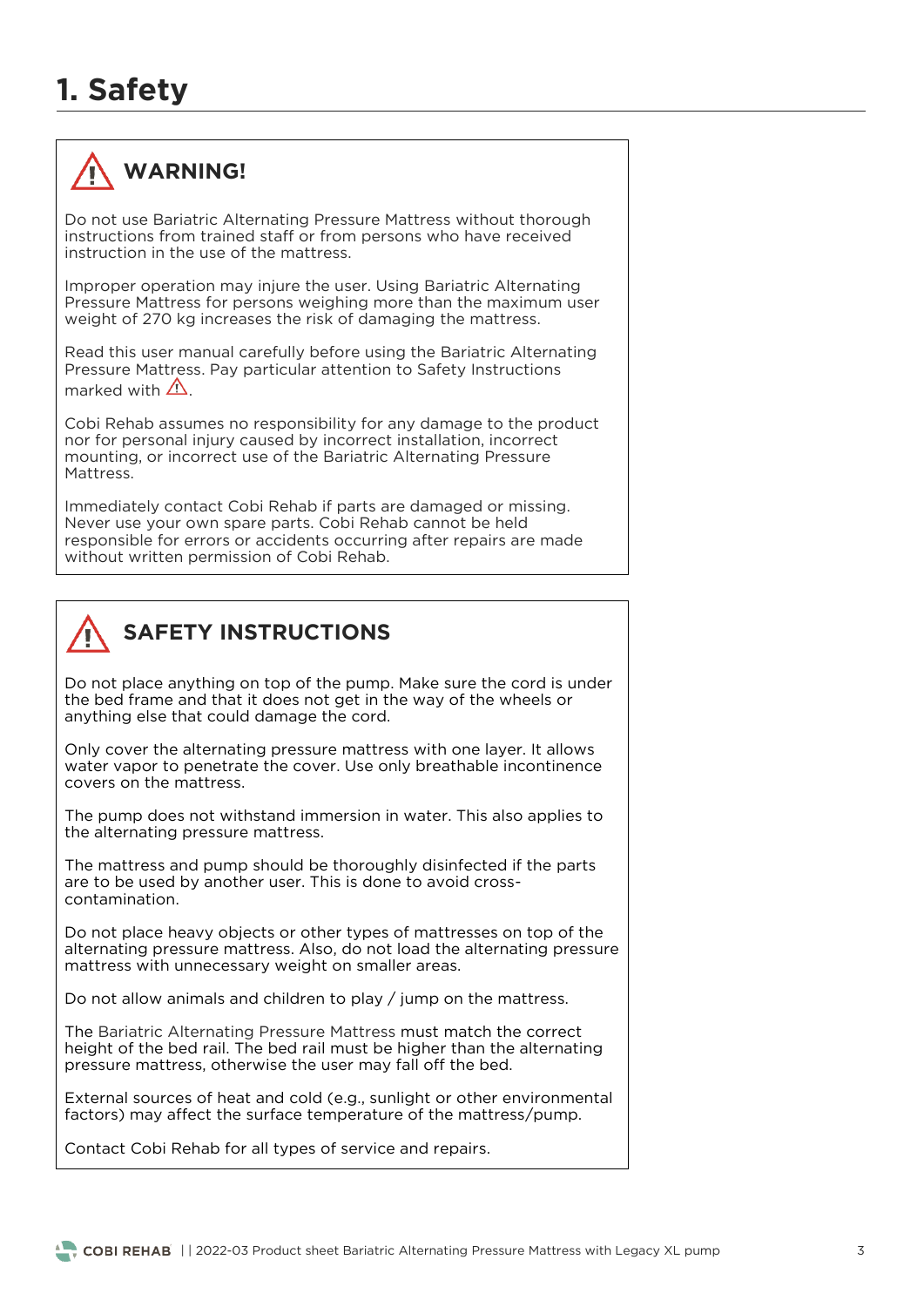# **2. Symbols**

| T          | Caution!                                                                           |
|------------|------------------------------------------------------------------------------------|
|            | Double insulated (class II)                                                        |
| $\epsilon$ | Declaration of conformity, Medical Device<br>Regulation EU 2017/745                |
| IP31       | Ingrees Protection Ratings Guide.                                                  |
| እ*         | Protection against electric shock for type BF<br>equipment, applied part: mattress |
|            | Dispose of through correct waste management.                                       |
| <b>REF</b> | Cobi item number                                                                   |
| <b>SN</b>  | Serial number                                                                      |
| ᄊ          | Year of manufacture                                                                |
|            | Manufacturer                                                                       |
| MD         | Medical Device, Class I                                                            |
| 메요         | Max. User weight                                                                   |
| i          | Consult the manual                                                                 |

#### **General comments**

This user manual contains important information<br>on the use of Bariatric Alternating Pressure Mattress and the target group for the mattress. It also includes a wide range of specifications on Bariatric Alternating Pressure Mattress. The most recent version of this user manual can be found on our website.

Check if the version you are reading now is the most recent. If you need a user manual written in a larger font size, this user manual is available in PDF format at cobirehab.com, which can be scaled up to the required font size. scaled up to the required font size.

You can always contact Cobi Rehab or your dealer<br>if you want more information about Bariatric Alternating Pressure Mattress. Cobi Rehab reserves the right to change the product specifications without providing prior notice. specifications without providing prior notice.

The UDI number of the mattress appears on the label, which is located on the side of the frame. Product safety notices and product recalls can be. viewed on the website (https://www.cobirehab.com/kundehoscobi/vigtig-produktinformation/). hoscobi/vigtig-produktinformation/).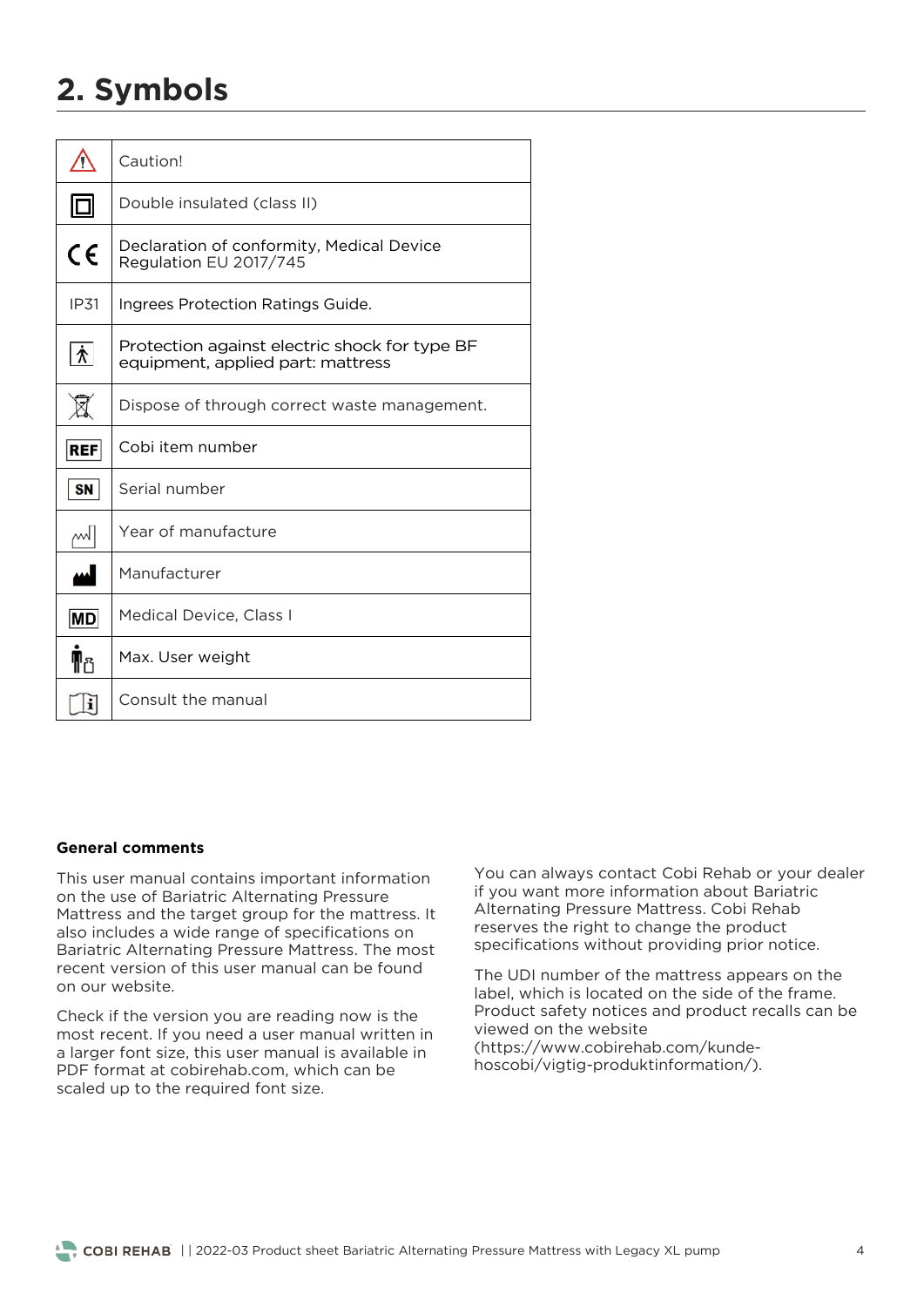# **3. Specifications**

| <b>General information</b>                                                                                                         |               |
|------------------------------------------------------------------------------------------------------------------------------------|---------------|
| Maximum user weight                                                                                                                | 270 kg        |
| Prevents pressure ulcers                                                                                                           | Yes           |
| ISO classification                                                                                                                 | 04 33 06 - 05 |
| Expected product life                                                                                                              | 7 years       |
| Risk class                                                                                                                         |               |
| User manuals and product sheets are available on the website and<br>can be scaled up to large font size for the visually impaired. |               |

| <b>Mattress</b>                         |                  |
|-----------------------------------------|------------------|
| Length                                  | 2000/2200 mm     |
| Width                                   | 1000/2200 mm     |
| Height                                  | 220 mm           |
| Weight                                  | 14/18 kg         |
| Can be applied directly to the bed base | Yes              |
| Usable for adjustable bed base          | <b>Yes</b>       |
| Quick emptying function                 | Yes (CPR straps) |
| Autofirm function                       | Yes              |
| Cell material                           | Nylon/PU         |
| Mattress base material                  | PU               |
| Flame retardant mattress                | Yes              |

| <b>Cover</b>                                                                  |                            |
|-------------------------------------------------------------------------------|----------------------------|
| Removable, allergy-friendly, washable and disinfectable incontinence<br>cover | Yes.                       |
| Mattress cover                                                                | <b>PU-coated Polyester</b> |
| Flame retardant cover                                                         | Yes                        |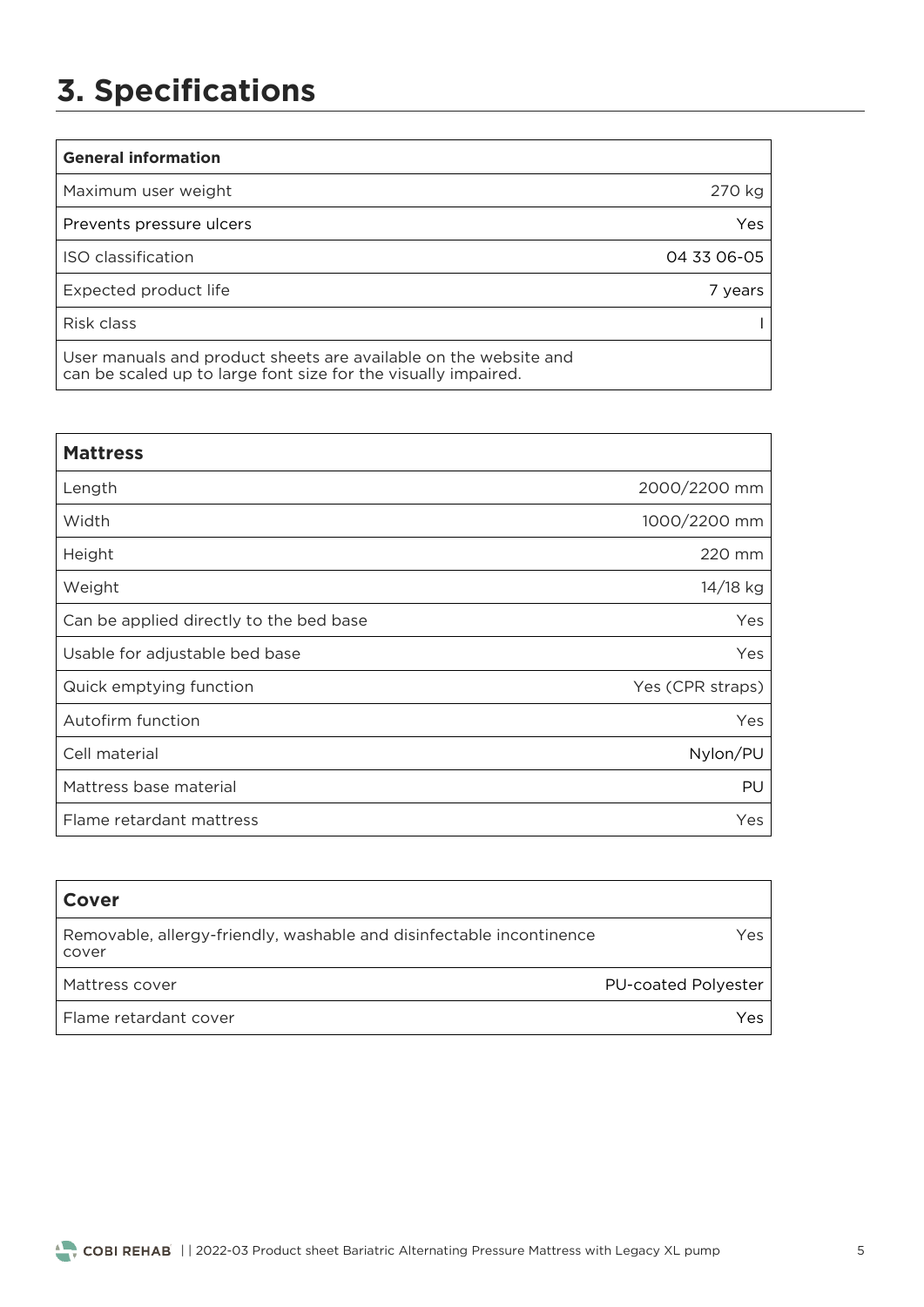| <b>Pump</b>                              |                                                                                                 |
|------------------------------------------|-------------------------------------------------------------------------------------------------|
| Pump measurements                        | 350 x 240 x 130 mm                                                                              |
| Weight of pump                           | 3,8 kg                                                                                          |
| Pressure range                           | 10-70 mm Hg                                                                                     |
| Cycle time                               | 10, 15, 20 og 25 min.                                                                           |
| Air loss alarm                           | <b>Yes</b>                                                                                      |
| Power failure alarm                      | Yes                                                                                             |
| Power cable                              | 5 <sub>m</sub>                                                                                  |
| Fuses (2 pieces)                         | Yes. T1A/250V                                                                                   |
| Power input                              | AC220-240V/50 Hz                                                                                |
| Power consumption                        | Normal use: 15W                                                                                 |
| Temperature requirements for pump in use | $5 - 45^{\circ}$ C                                                                              |
| Temperature requirements for storage     | $-25^{\circ} - 70^{\circ}$ C                                                                    |
| Classification pump                      | Electrical protection Class II, Type BF double insulated<br>with / without functional grounding |
| IPX waterproof rating guide - pump       | <b>IP21</b>                                                                                     |
| Electromedical equipment                 | Comply with EN<br>60601-1-2: 2001                                                               |
| Produced under quality control           | ISO13485                                                                                        |
| Model name                               | Legacy XL Bariatric Series Alternating Pressure Pump and Low<br><b>Air Loss Mattress</b>        |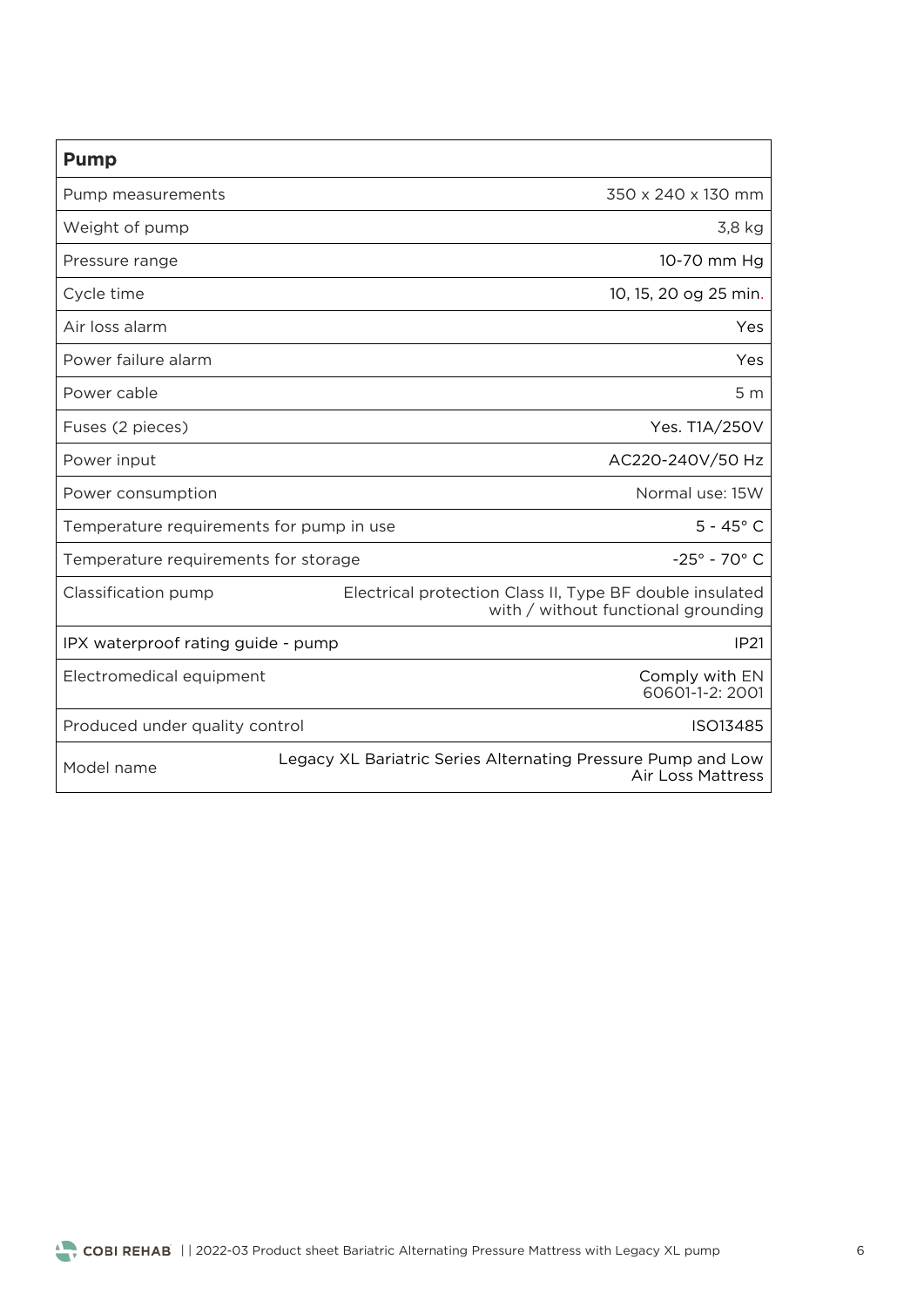Bariatric Alternating Pressure Mattress is used in home care, nursing homes and institutions for users weighing up to 270 kg. users weighing up to 270 kg.

Bariatric Alternating Pressure Mattress is a<br>mattress of high quality suitable for users with medium to high risk of developing pressure ulcers. It is specially designed to help prevent pressure ulcers and provide 24-hour pressure area care.

Pressure relief of the bariatric user is extra<br>important because they often find it difficult to move and turn in bed.

Bariatric Alternating Pressure Mattress can be reused and is easy to clean. reused and is easy to clean.

#### **Contraindications**

Bariatric Alternation Contractor Alternations has used by users with unstable fractures be used by users with unstable fractures.

Always consult a physician or therapist before<br>assigning a user a Bariatric Alternating Pressure Mattress

## **Construction**

Bariatric Alternating Pressure Mattress consists of twenty air cells made of a reinforced plastic material Fach cell measures 22 cm in height material. Each cell measures 22 cm in height.

The pump unit ensures that the air is alternately pumped in or emptied out of the twenty cells. That is, when cells 1, 3, 5, etc. are filled with air, cells 2, 4, 6, etc. are emptied slowly, after which the cycle reverses. The cycle time is set manually. the cycle reverses. The cycle time is set manually.

The alternating pressure shifts the pressure on user's tissues. It contributes to the improvement of blood circulation and to the prevention of pressure ulcers. pressure ulcers.

In the event of a power failure, Bariatric<br>Alternating Pressure Mattress keeps the air in for 24 hours. The user does not meet the bed base  $\frac{1}{24}$  hours. during the 24 hours.

The air cells of the alternating pressure mattress<br>can be replaced individually. The cells are held in place by means of pushbuttons and three cell holders. The middle cells are ventilated. It ensures air penetration and reduces heat accumulation. air penetration and reduces heat accumulation.

The bottom cover is durable and fastens to the bed frame with strong straps. bed frame with strong straps.

All parts can be replaced as needed.

#### **Cover**

The cover is removable, breathable, stretchable in four directions and anti-bacterially treated on the sur face.

The cover is protected against liquid penetration<br>and is flame retardant. The cover can be washed. tumble dried and disinfected

The cover is fitted with a zipper on four sides. The zipper is covered by an overlap of the cover. zipper is covered by an overlap of the cover.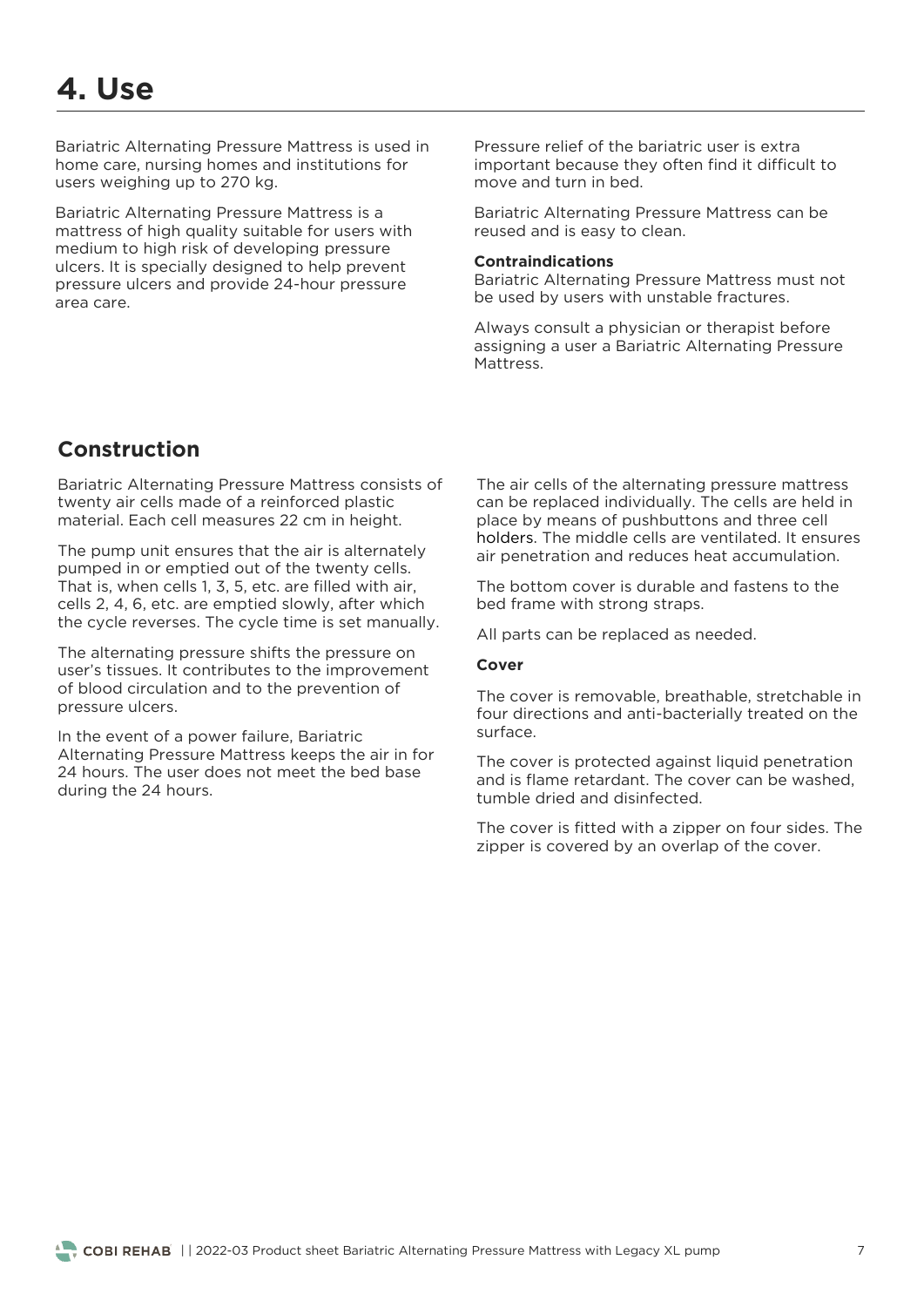## **5.1 Settings**

The pump monitor constantly measures the<br>pressure in the mattress. When the pressure is to low, the pump automatically fills the mattress to the set level.

#### **ON/OFF – No 1**

The ON/OFF switch is located on the right side of the pump. the pump.

#### **FUSE - No 2**

The pump unit has two fuses.

#### **CABLE - No 3**

The cable is fixedly mounted on the pump.

#### **PRESSURE RANGE - No 4**

The mattress has 8 comfort levels increasing by 34 kg per. level (from 34 kg - 272 kg).  $\frac{3}{4}$  bere. If  $\frac{3}{4}$  kg  $\frac{3}{4}$ 

#### **CYCLE TIME - No 5**

There are 4 cycle times, 10, 15, 20 or 25 min.<br>10 min.  $= 2$  lit diodes. 15 min.  $=$  4 lit diodes etc.

#### **ALARM RESET - No 6**

The auditive alarm is activated and the ALARM<br>RESET diode flashes in the event of a power failure or pressure drop. failure or pressure drop.

#### **STATIC – No 7**

Static function stops the alternating pressure<br>function.

#### **ALTERNATING - No 7**

Press ALTERNATING to switch to alternating<br>pressure mode. pressure mode.

#### **AUTOFIRM - No 8**

Autofirm is for care in bed. The mattress is filled minutes. Press AUTOFIRM to stop the function before the 30 min. is gone. before the 30 min. is gone.

The pump automatically switches back to alternating pressure. alternating pressure.

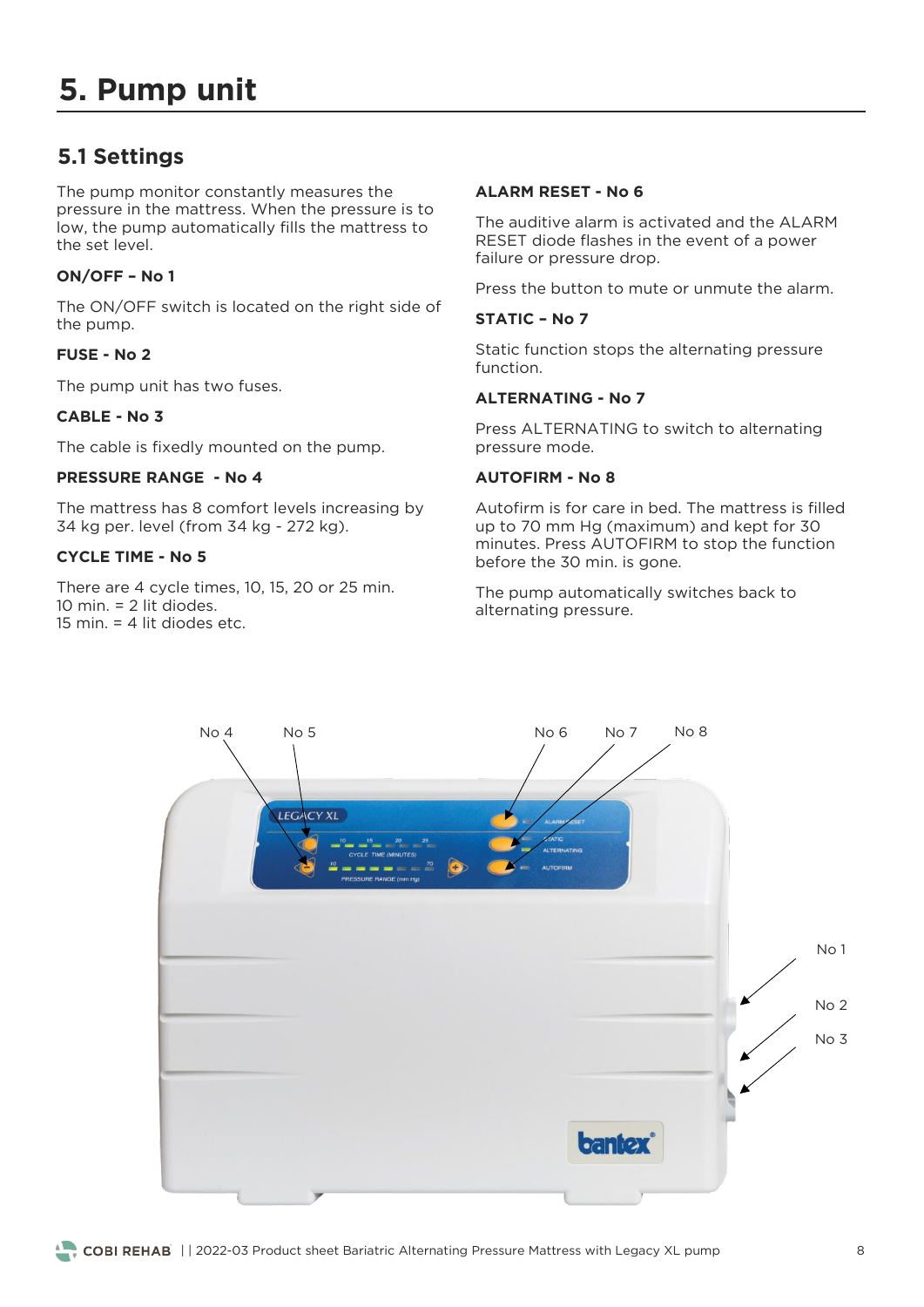## **5.2 Functions on the pump**

#### **Fuse**

The fusion of the function of the function of the can be opened in the case of the can be of the cape of the can be or the case of the case of the case of the case of the case of the case of the case of the case of the cas service is required.

#### **Mounting hooks**

With help of the hooks, the pump can be hung on almost all kinds of headboards**.**

#### **Air filter**

Cobi Rehab recommends that the filter must be replaced at least once a year to ensure the pump  $work$  ontimally works optimally.

## **6. Before using the mattress**

### **6.1 Preparation of mattress and pump**

1. Place the mattress on the bed with the hoses for the pump located in the foot end.

2. Hang the pump on the headboard and check that it is stable.

3. Connect the mattress hoses to the pump. Make sure they are properly connected.

- 4. Make sure the CPR straps are properly placed and attached to the mattress.
- 5. Plug in the pump**.**
- $\triangle$  The user cannot be placed on the mattress during setup.

6. Turn on the on / off button on the right side of the pump. Wait for beep.

 $7.7 \times 10^{-4}$  km smitched on, it starts in static mode and fills the matter static mode and fills the matter static mode and fills the matter static mode and fills the matter static mode and  $\sim$ The pump then switches to alternating pressure (ALTERNATING).

 $8.8 \times 10^{10}$  mm Hg after 45 minutes, the alarm sounds and the alarm sounds and the alarm sounds and the LED lights up. Contact your local dealer or Cobi Rehab.

Cycle time and comfort level are set as default to an average value. Use the panel to select cycle time and comfort level (PRESSURE RANGE).

9. After setup, place a loose sheet on the mattress.

#### **Check the pressure – manual check of pressure on mattress**

 $\frac{1}{2}$  too bard. There should be a 2-4 cm distance to the bottom of the mattress must not be mattress must not be mattress must not be mattress must not be mattress must not be mattress must not be mattress must not be

Manuel pressure check can only be done when the user has been min. 10 minutes on the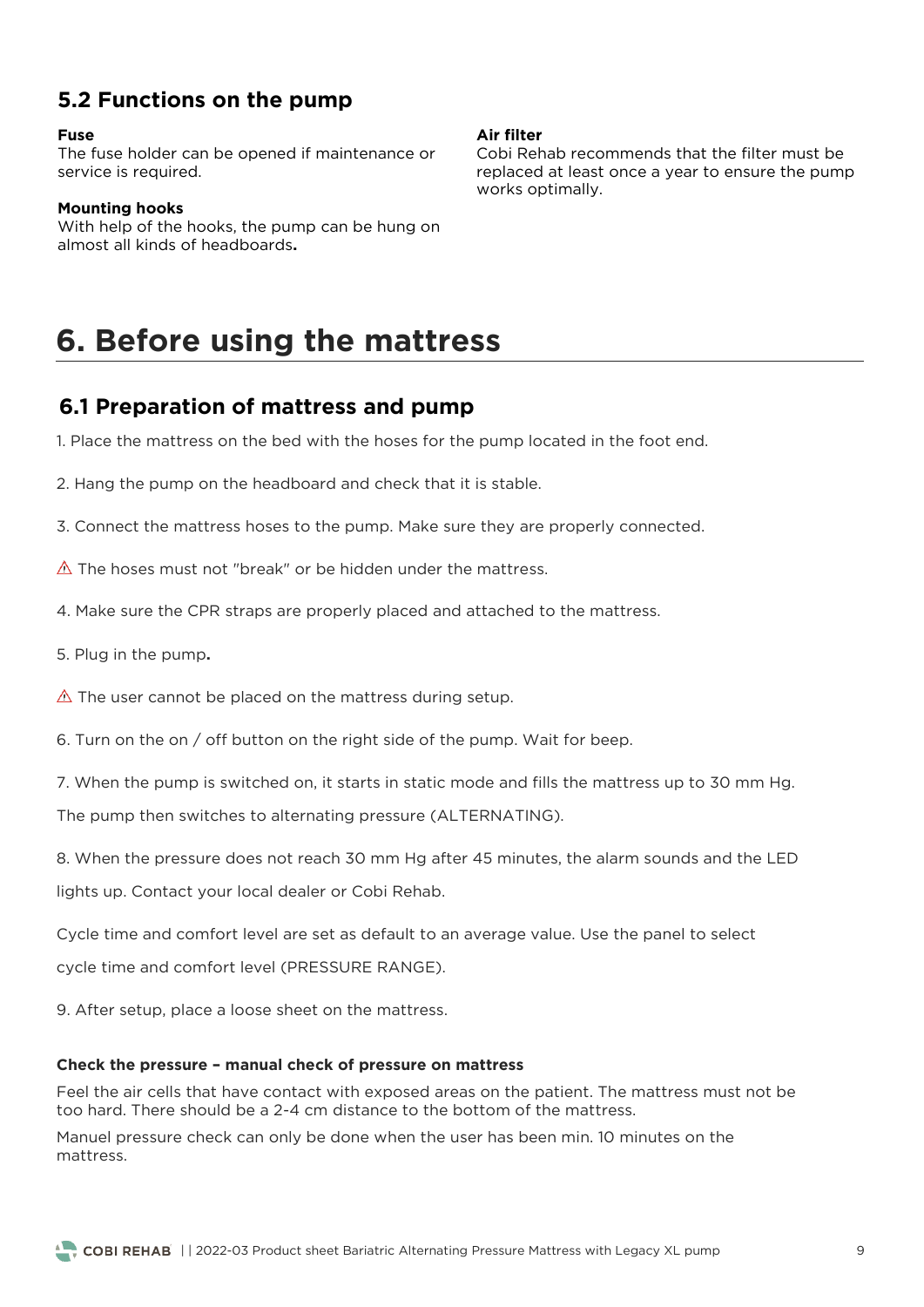## **7.1 Customizing**

The user can be placed on the alternating<br>pressure mattress when the correct pressure has been achieved. The alternating pressure mattress must be covered with a loose sheet otherwise its efficiency will deteriorate. efficiency will deteriorate.

The cycle time is set manually. The recommended cycle time / alternating pressure interval is 10 minutes.

### **7.2 Manuel pressure check**

Care staff / therapists must always check the air under the user. Insert your hand into the alternating pressure mattress on top of the alternation pressure matternation on the cells of the cells of the cells of the cells of the cells of the cells below the heaviest part of the user (e.g. the<br>pelvis). The user should be sunk halfway into the mattress.

## **7.3 In case of CPR**

The alternating mattress must be flat if CPR is to be given. It is emptied quickly by pulling the CPR be given it is emptied quickly by pulling the CPR. valves in the head end, so the valves are open.

Afterwards, the air hoses are pulled out of the pump. Start CPR asap while the alternating pump cump of the alternative the alternating pressure mattress is being emptied!

## **7.4 Transportation**

If the mattress and  $/$  or bed needs to be moved, the rocker switch is switched off before the power plug is pulled out of the socket. The air hoses are then pulled out of the pump. Mount the transport cover located on the coupling. transport cover located on the coupling.

Bariatric Alternating Pressure Mattress keeps the air for approx. 24 hours. When the pump and air for approx. 24 hours. When the pump and

mattress are reconnected to the power supply,<br>the individual adjustment to the user must be repeated. repeated.

The straps on each side of the mattress can be used as handles while carrying. used as handles while carrying.

## **7.5 Storage (including long term storage)**

Switch off the pump on the ON / OFF button. Switch off the pump on the ON / OFF button.

Disconnect the alternating pressure mattress and release the CPR valves. release the CPR valves.

emptied of air. Store Iving down emptied of air. Store lying down.

 $\triangle$  Check regularly that the Bariatric Alternating Pressure Mattress is not wet or defective.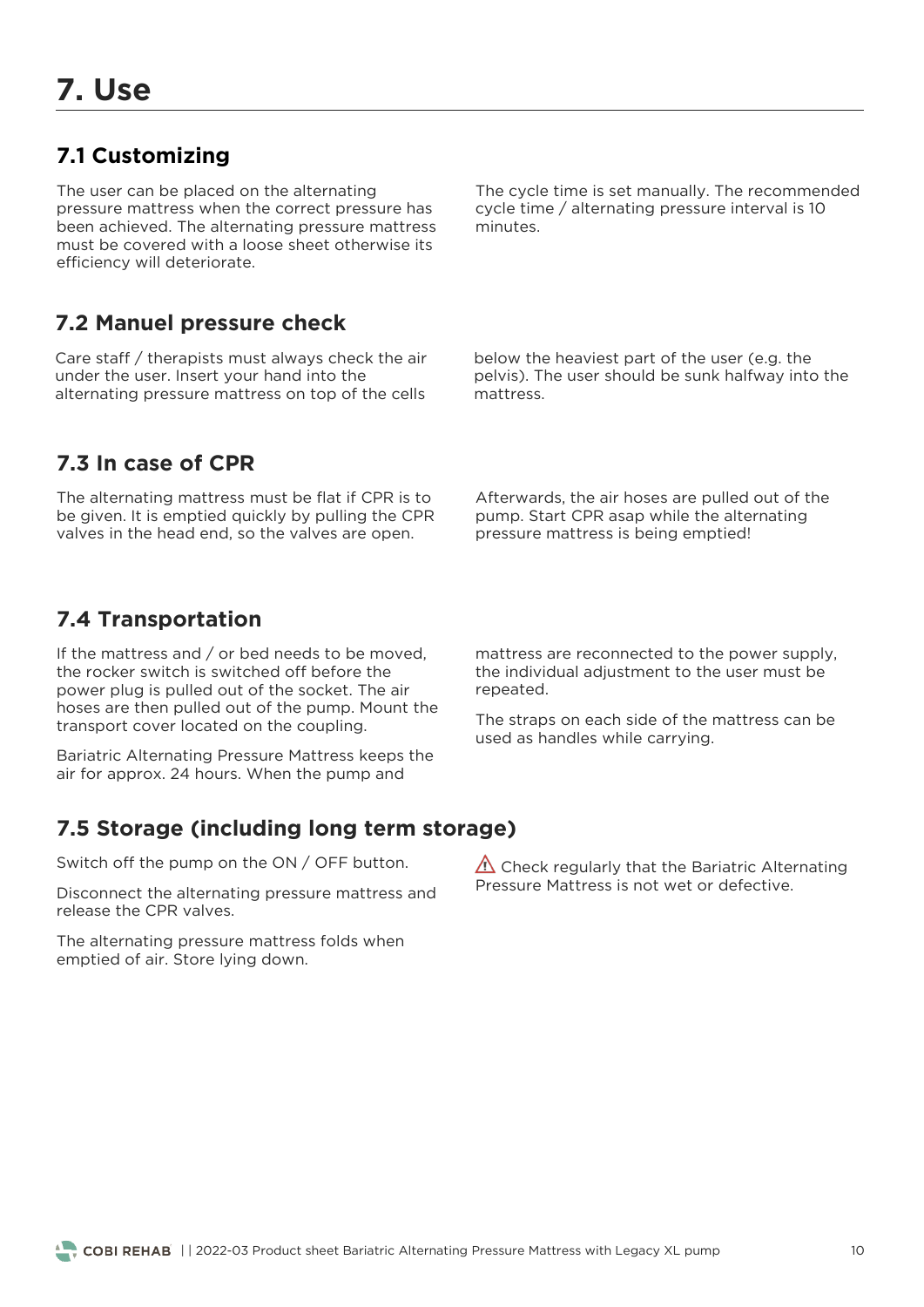## **8.1 Cleaning the cover and mattress**

Bariatric Alternating Pressure Mattress can be cleaned with water, detergent, and a dry, clean cloth to wipe. cloth to wipe.

The mattress can also be disinfected with ethanol<br>70-85% or a chlorine product 1000-1200ppm. 70-85% or a chlorine product 1000-1200ppm.

The cover and bottom cover can be machine<br>washed at 95 ° C. washed at 95 ° C.

The cover can be tumble dried at low heat or hung to dry. The cover must not be ironed. hung to dry. The cover must not be ironed.

Cover and mattress must be completely dry before use.

## **8.2 Cleaning of power supply, power cable and hoses**

Wipe the outside surfaces of the power cord, power supply, and hoses with a damp cloth, water, and detergent. Wipe dry with a clean, dry water, and determines the contract of the contract of the contract of the contract of the contract of the contract of the contract of the contract of the contract of the contract of the contract of the contract of the cont

The various parts can also be disinfected with  $\epsilon$ thanol 70-85% or a chlorine product 1000-120 ethanol 70-85% or a chanol 70-85% or a chanol 70-85% or a chanol 70-85% or a chanol 70-85% or a chanol 70-85% or a chanol 70-85% or a chanol 70-85% or a chanol 70-85% or a chanol 70-85% or a chanol 70-85% or a chanol 70-85 ppm.

Do not spray liquid directly on the pump itself.

agents containing ammonia phenols or ace agents containing ammonia, phenols, or acetone.

## **8.3 Air filter maintenance**

Remove the small air filter on the back of the pump by opening the filter lid. pump by opening the filter lid.

 $\overline{\text{A}}$  Always turn off the power supply before cleaning. cleaning.

All parts on Bariatric Alternating Pressure<br>Mattress must be thoroughly disinfected when the alternating pressure mattress and pump are given to a new user. This is done to avoid crosscontamination and infections.

Local cleaning and disinfection procedures must<br>be followed.

In case of contamination with e.g., blood or body fluids in the air cells make sure to follow cleaning and disinfection procedures. and disinfection procedures.

The filter in the pump should be replaced once a year and every other year in the inner pump. This will extend the life of the pump. will extend the life of the pump of the pump.

## **8.4 Return of Bariatric Alternating Pressure Mattress for service**

Bariatric Alternating Pressure Mattress is not service-free. Service and repairs must be performed by an authorized technician. performed by an authorized technician.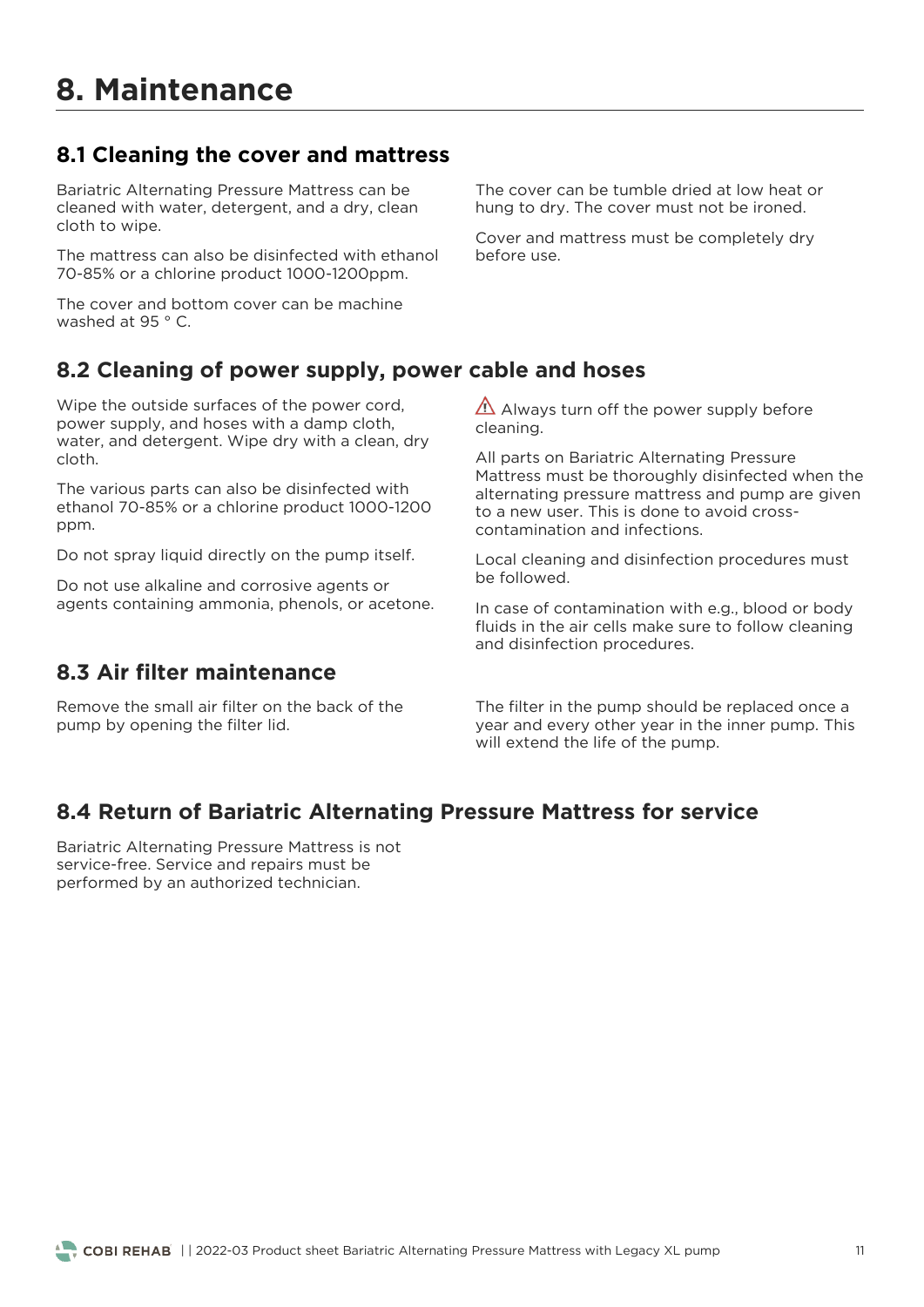# **9. Recycling and disposal**

Dispose of products that are no longer in use in<br>an environmentally safe manner. an environmentally safe manner.

 $f(x)$  further information on disposal further information on disposal.

## **10. Warranty**

Cobi Rehab warrants that Bariatric Alternating without defects on delivery. If, against all expectations, the Tilt Shower Commode is subject to deficiencies or defects on receipt, please contact Cobi Rehab immediately. contact Cobi Rehab immediately.

The warranty period for Bariatric Alternating<br>Pressure Mattress with Legacy XL pump is one year from the date of purchase and covers manufacturing defects or defect on receipt. The invoice is your certificate of warranty. invoice is your certificate of warranty.

The warranty does not apply to:

- products on which the serial number, batch<br>number or the like have been removed or significantly damaged. significantly damaged.

Contact Cobi Rehab for more information on the recycling of batteries and parts of Bariatric Alternating Pressure Mattress with Legacy XL. Alternating Pressure Mattress with Legacy XL.

- products which have been repaired by<br>unauthorised personnel. unauthorised personnel.

The manually does not cover:<br>- Wearing parts - wearing parts.

This warranty does not apply when Cobi Rehab<br>assesses that Bariatric Alternating Pressure Mattress with Legacy XL pump has been improperly operated. improperly operated.

For damage caused by improper operation, an<br>invoice will be issued for both the service and the spare parts used. spare parts used.

 $\overline{\Delta}$  Lack of maintenance can damage the product, shorten the life, or affect the performance of Bariatric Alternating Pressure Mattress with Legacy XL pump. Legacy XL pump.

## **10.1 Unintended event**

Report any incidents related to the use of Bariatric Alternating Pressure Mattress with Legacy XL pump to Cobi Rehab.  $\mathcal{L}$  pump to Cobi Rehabit.

## **10.2 After expiry of the expected service life**

After the expected service life, it is important that an overall assessment of the product is made before continued use.

After the expected service life, Cobi Rehab<br>cannot quarantee the suitability and safety of the product, as Cobi Rehab has no control over how the product is used and wear and tear. the product is used and wear and tear.

The overall assessment of the product must be carried out by qualified professionals, and as a minimum, consideration must be given to how the product has been used, the condition of the product and its components. product and its components.

Cobi Rehab can always make such an assessment.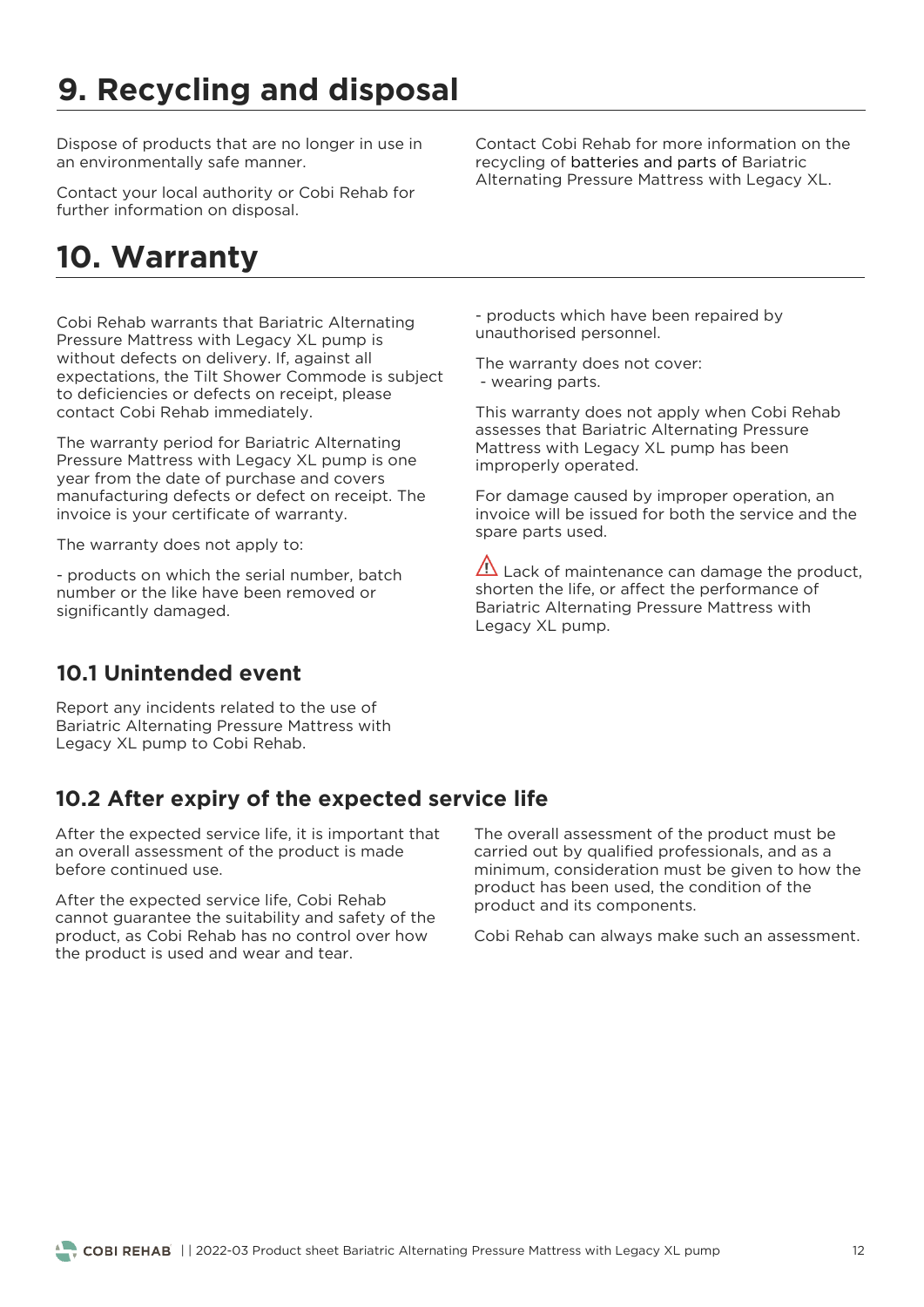# **11. Problem solving**

| Problem                                                                                                        | <b>Inspection procedure</b>                                                                                                                              | <b>Workable solutions</b>                                                                                               |
|----------------------------------------------------------------------------------------------------------------|----------------------------------------------------------------------------------------------------------------------------------------------------------|-------------------------------------------------------------------------------------------------------------------------|
| Pump not working<br>correctly                                                                                  | Check the power plug is properly<br>placed in an on-socket.                                                                                              | Insert the power plug correctly into<br>the switched-on socket.                                                         |
|                                                                                                                | Check that the rocker switch is in the<br>ON position.                                                                                                   | Set the rocker switch to the ON<br>position.                                                                            |
|                                                                                                                | Check that there is no break in the<br>cord.                                                                                                             | Contact service department for<br>replacement of power cord.                                                            |
|                                                                                                                | Check if the HFI relay is switched off.                                                                                                                  | Turn off the pump. Check the<br>relevant fuse and replace if<br>necessary.<br>Check the pump fuse. Restart the<br>pump. |
|                                                                                                                | The pump does not respond to<br>workable solutions.                                                                                                      | Contact dealer                                                                                                          |
| The pump is working,<br>but Bariatric Alternating<br>Pressure Mattress is not                                  | Check that the CPR valves are<br>properly closed.                                                                                                        | Close the CPR valves.                                                                                                   |
| inflated<br>Or / and                                                                                           | Check that the air hoses are correctly<br>connected to the pump coupling.                                                                                | When the air hose is properly<br>connected to the coupling, a click<br>sounds.                                          |
| The user goes through                                                                                          | Check the air filter for dust.                                                                                                                           | Replace the filter.                                                                                                     |
| the alternating pressure<br>mattress<br>or and                                                                 | Remove the mattress cover and<br>check that all air cells are properly<br>connected.                                                                     | Make sure that all air cells are<br>properly connected to the air hoses.                                                |
| <b>Bariatric Alternating</b><br>Pressure Mattress does<br>not return to its natural<br>shape when the user has | Lift the mattress cover up and check<br>that the air hoses are not twisted or<br>broken, or that the air passage in the<br>hose is otherwise obstructed. | Check and adjust the position of the<br>air hoses.                                                                      |
| moved.                                                                                                         | Check that the air cells are not broken<br>or cracked.                                                                                                   | Replace with original spare parts.                                                                                      |